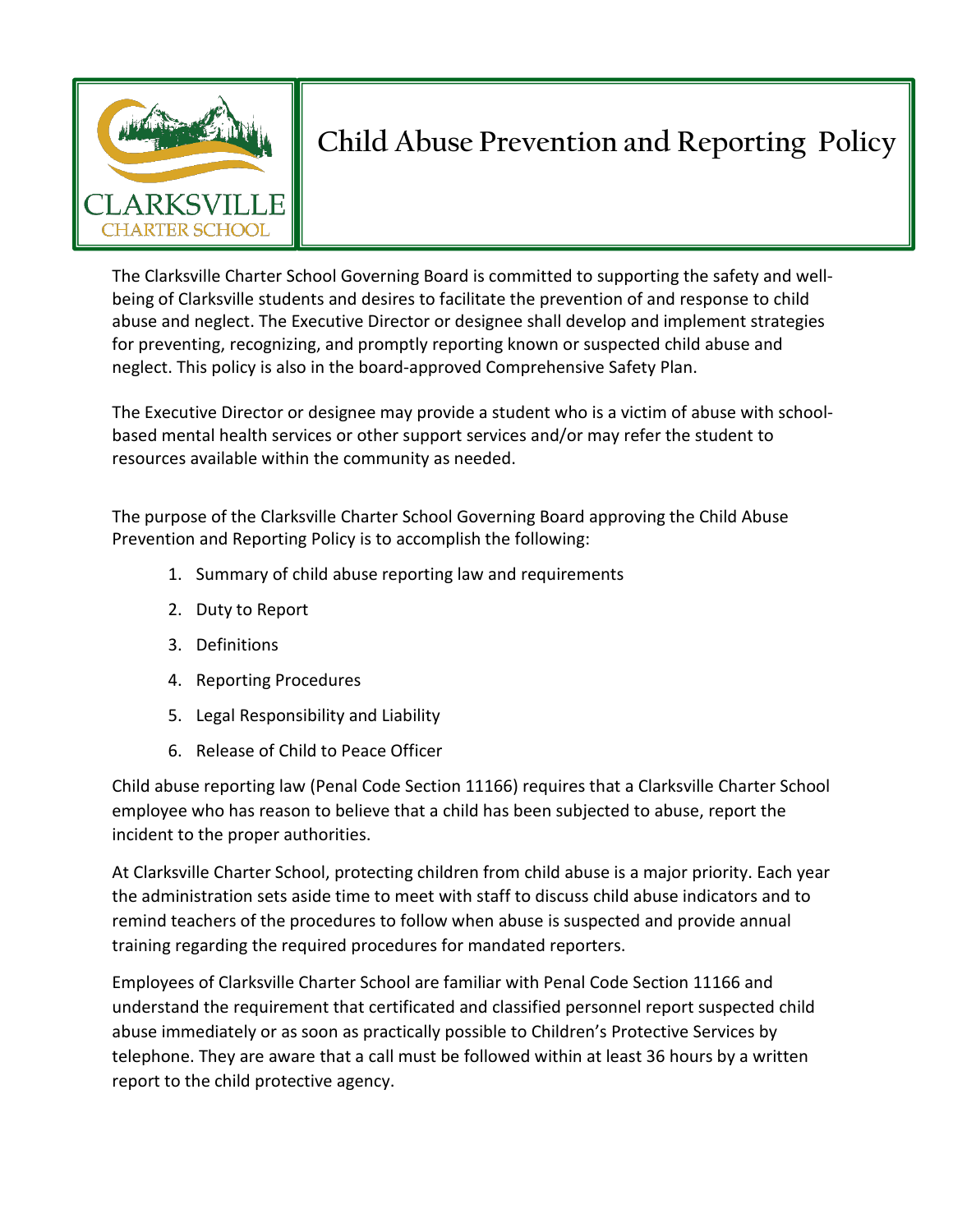All staff is aware of the location of a Child Abuse Information Folder that is kept on file and updated regularly. It includes informational literature, guidelines for recognizing abuse and specific directions for reporting it.

The determination as to who should be contacted will depend greatly upon the situation at hand. The local law enforcement agency will dispatch a unit to the school as soon as possible. Children's services may take much longer to respond. School personnel should always take into consideration the severity of the abuse and the extent to which the student's safety is at risk.

The requirements of school personnel and the identification and reporting of known or suspected child abuse to a protective agency is mandated by the State of California Penal Code. In fact, failure to do so on the part of school personnel could lead to penalties which might be imposed on these individuals. Clarksville Charter School board policies are continually updated to reflect appropriate legislation. Excerpts from the California Penal Code and Clarksville Charter School Board Policy are presented below.

#### From California Penal Code Section 11166

…a mandated reporter shall make a report to an agency…whenever the mandated reporter, in the mandated reporter's professional capacity or within the scope of the mandated reporter's employment, has knowledge or observes a child whom the mandated reporter knows or reasonably suspects has been the victim of child abuse or neglect. The mandated reporter shall make an initial report by telephone to the agency immediately or as soon as is practicably possible, and shall prepare and send, fax, or electronically transmit a written follow-up report within 36 hours of receiving the information concerning the incident.

Recognizing that our responsibility to students includes the protection of their physical and mental wellbeing, the Governing Board desires to provide whatever opportunities or resources may be available for the prevention of child abuse.

The Board agrees with the Legislature that:

1. Child abuse and neglect is a severe and increasing problem in California.

2. Charter schools, school districts and preschools are able to provide an environment for training of children, parents, and all school staff.

3. Primary prevention programs in charter schools and school districts are an effective and cost efficient method of reducing the incidence of child abuse and neglect and for promoting healthy family environments.

The Executive Director shall explore funding and assistance available for the establishment of programs directed toward preventing the occurrence of child abuse, including physical abuse, sexual assault, and child neglect, and reducing the general vulnerability of children, including coordination with and training for parents and school staff.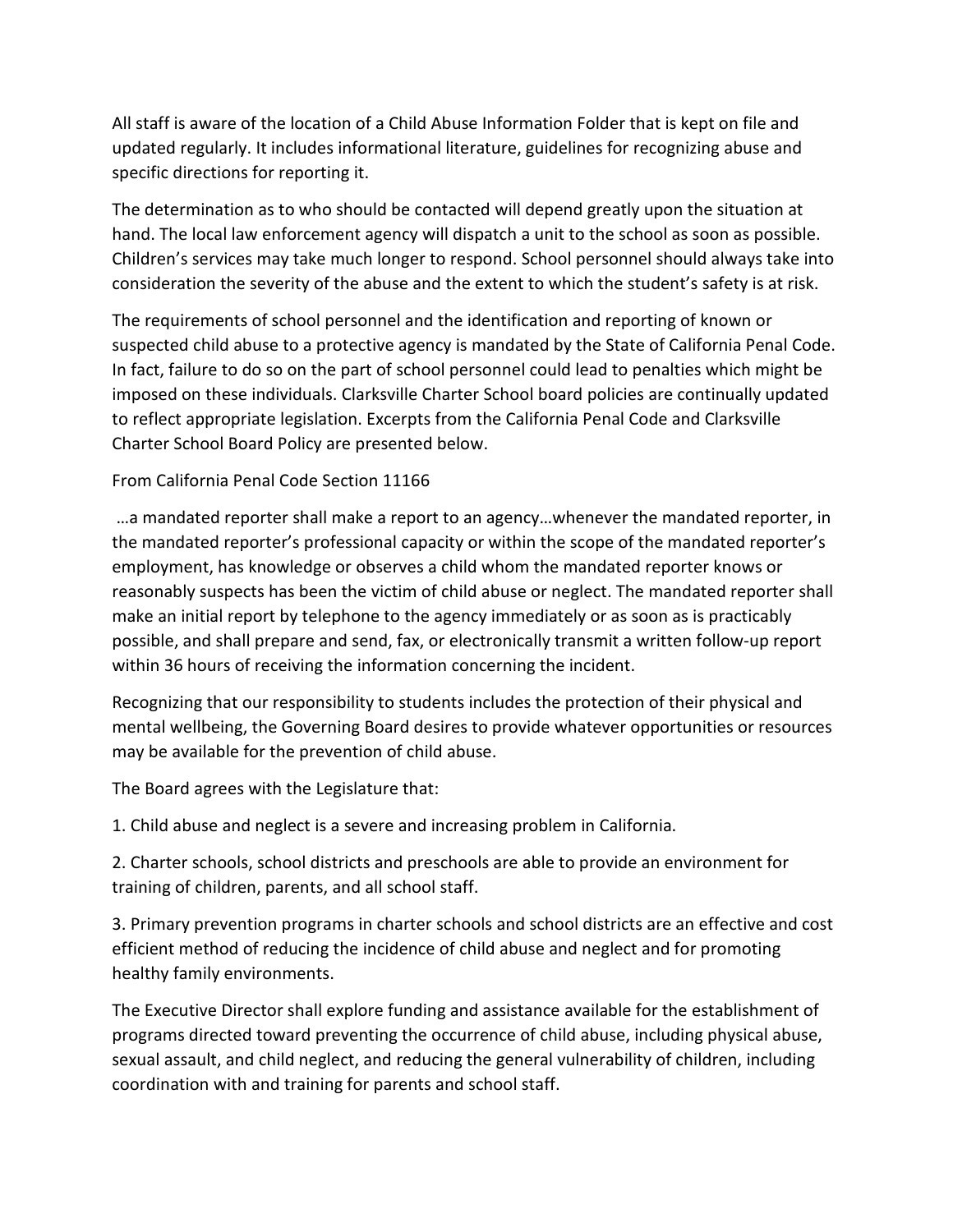Parents shall be given notice of, and may refuse to have their children participate in, prevention training program.

### **Duty to Report**

Certificated employees and classified employees trained in child abuse identification and reporting shall report known or suspected child abuse to a child protective agency by telephone immediately or as soon as practically possible and in writing within thirty-six hours. The reporting duties are individual and cannot be delegated to another individual.

## **Definitions**

1. "Child Abuse," as defined by law, includes the following:

a. Physical abuse resulting in a non-accidental physical injury or death.

b. Physical neglect, including both severe and general neglect, resulting in negligent treatment or maltreatment of a child.

c. Sexual abuse including both sexual assault and sexual exploitation.

d. Emotional abuse and emotional deprivation including willful cruelty or unjustifiable punishment.

e. Severe corporal punishment.

2. "Mandated Reporters" are those people defined by law as "childcare custodian," "medical practitioners" and non-medical practitioners" and include virtually all school employees. The following school personnel are required to report:

Teachers, administrators, supervisors of child welfare and attendance, certificated pupil personnel employees, employees of a childcare institution, head start teachers, school psychologists, licensed nurses, counselors, presenters of child abuse prevention programs and those instructional aides or other classified employees trained in child abuse reporting.

3. "Child Protective Agencies" are those law enforcements and child protective services responsible for investigating child abuse reports, including the local police or sheriff department, county welfare or juvenile probation department and child protective services.

4. "Reasonable Suspicion" means that it is objectively reasonable for a person to entertain such a suspicion, based upon facts that could cause a reasonable person in a like position, drawing when appropriate on his/her training and experience, to suspect child abuse or neglect. (California Penal Code 11166)

# **Reporting Procedures**

1. To report known or suspected child abuse, any employee (as defined above) shall report by telephone to the local child protective agency.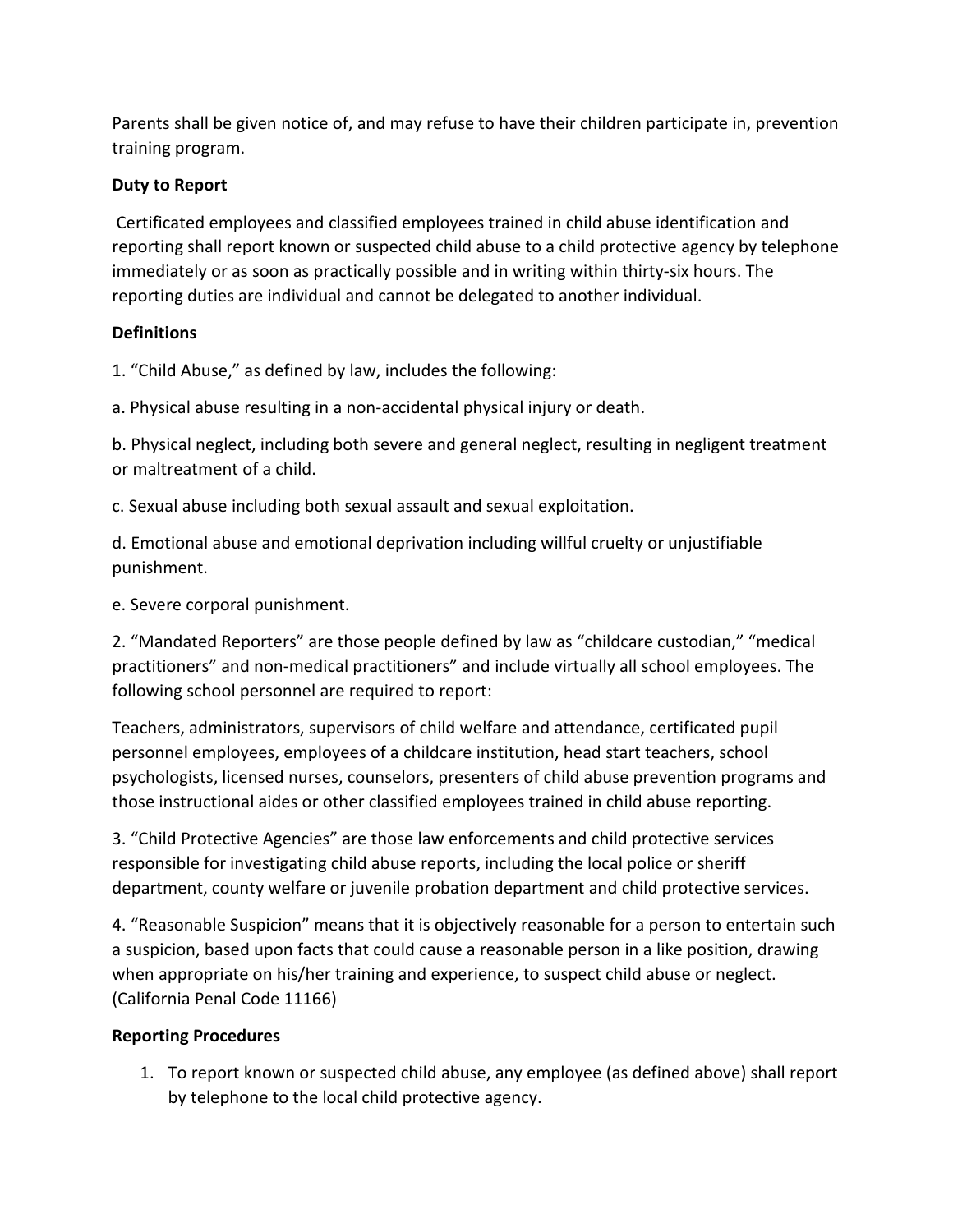The telephone report must be made immediately, or as soon as practically possible, upon suspicion. The verbal report will include:

- a. The name of the person making the report.
- b. The name of the child.
- c. The present location of the child.
- d. The nature and extent of any injury.

e. Any other information requested by the child protective agency, including the information that led the mandated reporter to suspect child abuse.

At the time the verbal report is made, the mandated reporter shall note the name of the official contacted, the date and time contacted, and any instructions or advice received.

2. Within thirty-six (36) hours of making the telephone report, the mandated reporter will complete and mail, fax or electronically transmit a written report to the local child protective agency.

The written report shall include completion of the required standard Department of Justice form (DOJ SS 8572).

The mandated reporter may request and receive copies of the appropriate form either from the charter school or directly from the local child protective agency. Detailed instructions for completion of the form are on the back sheet of the form. Reporters may request assistance from the site administrator in completing and mailing the form; however, the mandated reporter is still responsible for ensuring that the written report is correctly filed.

3. Employees reporting child abuse to a child protective agency are encouraged, but not required, to notify the site administrator or designee as soon as possible after the initial verbal report by telephone. The site administration, when notified, shall inform the Executive Director.

Administrators so notified shall provide the mandated reporter with any assistance necessary to ensure that the verbal or written reporting procedures are carried out according to state law and regulations. If requested by the mandated reporter, the Executive Director may assist in the completion and filing of these forms.

#### **Legal Responsibility and Liability**

- 1. Mandated reporters have absolute immunity. School employees required to report are not civilly or criminally liable for filing a required or authorized report of known or suspected child abuse.
- 2. A mandated reporter who fails to report an instance of child abuse, which he/she knows to exist or reasonably should know to exist, is guilty of a misdemeanor and is punishable by confinement in jail for a term not to exceed six (6) months or by a fine